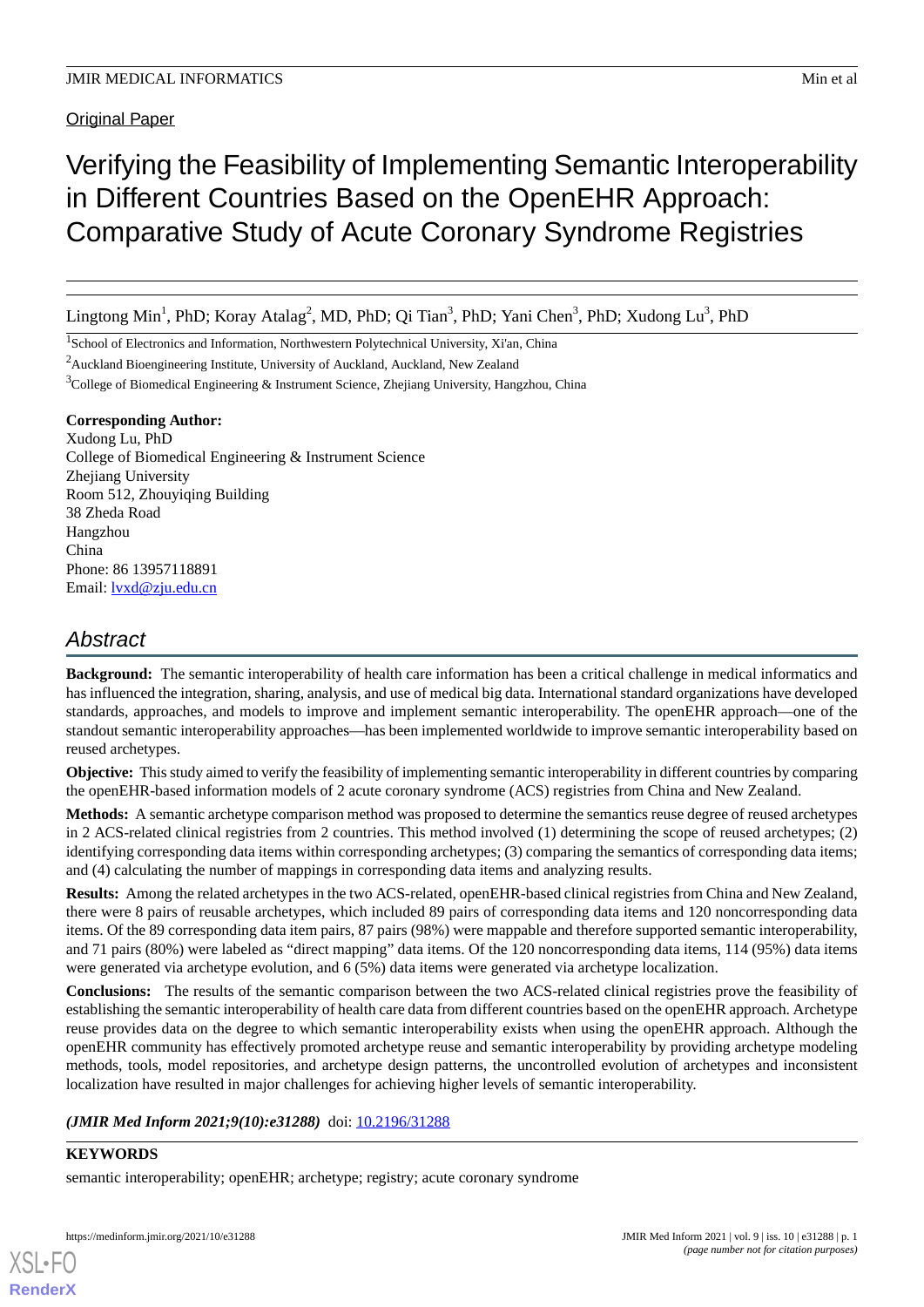## *Introduction*

Due to the rapid development of information and communication technologies and their continuous application in the medical domain, massive electronic medical data and information have been generated by medical information systems, services, and devices. These vast amounts of medical data and information have the potential to improve the safety and quality of medical services, reduce the cost of such services, and promote medical research [\[1](#page-7-0)]. The realization of this potential needs to be supported by the effective application of advanced information and communication technologies that manage medical big data, such as big data analysis technologies and artificial intelligence technologies. However, the effective application of these technologies is premised on implementing semantic interoperability, which is an indispensable basis for the construction, sharing, analysis, and use of medical big data. The semantic interoperability of clinical data and information has been a critical challenge and hot topic in medical informatics [[2\]](#page-7-1).

To implement and improve semantic interoperability, international standard organizations have developed approaches for constructing standards based on multilevel medical information models. Such organizations include Health Level Seven (HL7) International [[3\]](#page-7-2), the International Organization for Standardization (ISO) [\[4](#page-7-3)], and the openEHR Foundation [[5\]](#page-7-4).

To promote the exchange and sharing of medical information, HL7 International has developed a series of standards based on the HL7 development framework and medical information models, including the HL7 v2 and v3 messaging standards and HL7 Clinical Document Architecture standards. These standards and models have made important contributions to the improvement of semantic interoperability, especially semantic interoperability in the electronic exchange of messages and medical documents [[6](#page-7-5)[,7](#page-7-6)]. The HL7 Clinical Document Architecture standards have become core standards for the interoperability of medical documents. Although HL7 v3 can improve semantic interoperability, the inconsistency and complexity of its reference information model and modeling approach have limited its implementation [\[8](#page-7-7)].

To solve the complexity problem, HL7 International launched the Fast Healthcare Interoperability Resources (FHIR) standard and a limited set of information models to easily implement semantic interoperability [[9\]](#page-7-8). FHIR provide a set of resources for expressing the structure and semantics of the most commonly exchanged information and provide a flexible extension mechanism for defining the semantics of information that is not included in FHIR. The feasibility of using FHIR to improve the semantic interoperability of medical information systems and applications has been verified [\[10](#page-7-9)[-13](#page-7-10)].

ISO13606 is a series of health informatics standards that facilitate electronic health record (EHR) data exchange and communication between EHR systems and data repositories [[14\]](#page-7-11). ISO13606 is based on the openEHR 2-level modeling method, which involves a simplified reference model, and is regarded as a subset of the openEHR specifications [\[15](#page-7-12)].

 $XS$ -FO **[RenderX](http://www.renderx.com/)** The openEHR Foundation provides a comprehensive information architecture for representing the entirety of EHR content in a structured and interoperable form. This architecture includes a modeling framework that uses domain-specific languages and intuitive modeling tools. The openEHR Foundation tries to achieve sustainable semantic interoperability by using a consistent multilevel modeling method to define reusable domain concepts and their formal semantics [[16\]](#page-7-13).

The models within the openEHR approach consist of a reference model, archetypes, and templates. The reference model is a stable information model that defines a logical medical information architecture and includes a demographic information model, an EHR information model, the EHR Extract Information model, data types, and data structures. An archetype is a reusable information model that comprises a maximal set of content element definitions and general constraints. Templates are context-specific data set definitions that are created by combining and constraining relevant archetypes for generating forms, documents, data persistence, and messages. Archetypes and templates are defined by domain experts using a formal editorial and publication process to foster semantic interoperability.

OpenEHR-related research is gradually becoming one of the most discussed semantic interoperability–related research topics. Such research involves archetype modeling [[17-](#page-7-14)[23](#page-8-0)], data persistence [[24-](#page-8-1)[26](#page-8-2)], language design [[27\]](#page-8-3), model mapping [\[28\]](#page-8-4), model retrieval [[29](#page-8-5)[,30](#page-8-6)], and reuse [\[19](#page-7-15)].

The openEHR approach has been adopted in many countries to improve the semantic interoperability of medical information systems [[31\]](#page-8-7), such as those in Norway [\[30\]](#page-8-6), China [\[17\]](#page-7-14), Portugal [[32\]](#page-8-8), Brazil [\[15](#page-7-12)[,33](#page-8-9)], and Germany [\[34](#page-8-10)]. Moreover, the feasibility of improving semantic interoperability based on the openEHR approach has been verified in many domains, including genomics [[21\]](#page-7-16), clinical decision support systems [[34\]](#page-8-10), clinical registries [[35\]](#page-8-11), clinical data sets [\[36](#page-8-12)], and EHRs [\[37](#page-8-13)].

To the best of our knowledge, there has been no research on verifying the feasibility of implementing semantic interoperability in different countries based on the openEHR approach.

## *Methods*

#### **Study Design**

In order to verify the feasibility and degree of implementing semantic interoperability in 2 countries based on the openEHR approach, we conducted a semantic comparison of the archetypes in 2 acute coronary syndrome (ACS)–related clinical data registries from China and New Zealand.

In this paper, the analyzed ACS-related data registry from China was the Coronary Computed Tomography Angiography (CCTA) registry [[35\]](#page-8-11), which is used to improve the early detection of coronary atherosclerosis as part of a national key research and development project. The CCTA registry was designed to collect clinical data from patients who have undergone CCTA examination. The analyzed ACS-related registry from New Zealand was the All New Zealand ACS Quality Improvement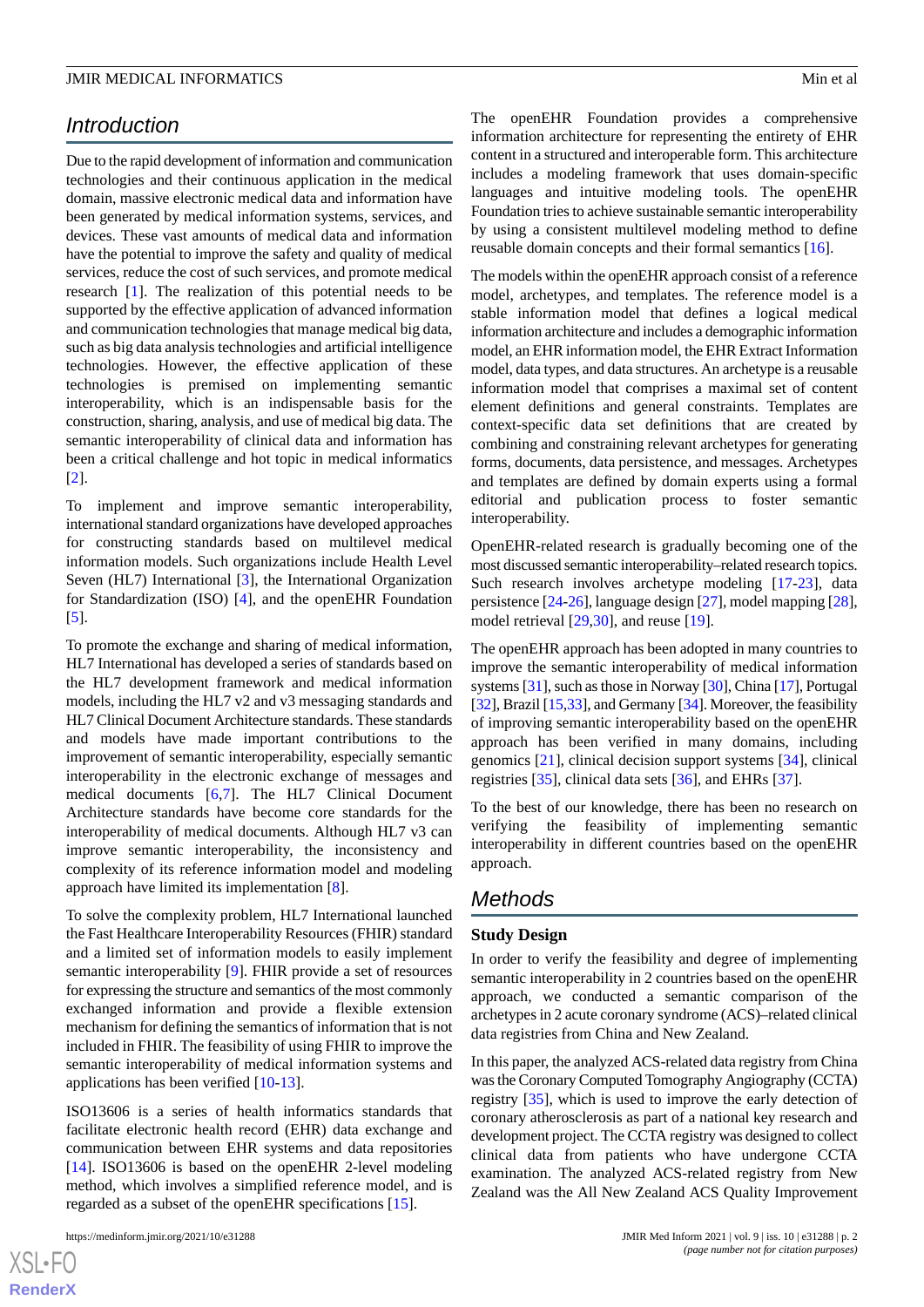(ANZACS-QI) program. The ANZACS-QI registry is a cardiac registry for ACS events and cardiac procedures. The data management of these two registries was based on the openEHR approach [[36](#page-8-12)].

Archetype reuse is key for establishing semantic interoperability based on the openEHR approach. Therefore, the semantic expression comparison of reused archetypes can be conducted to determine the degree to which different openEHR-based clinical systems and applications achieve semantic interoperability.

<span id="page-2-0"></span>Figure 1. The procedure for the semantic archetype comparison method.

This paper proposes a semantic archetype comparison method for determining the degree of semantic interoperability via archetype reuse in 2 ACS-related clinical registries from 2 countries. This semantic archetype comparison method consisted of the following four steps: (1) determining the scope of reused archetypes; (2) identifying corresponding data items within corresponding archetypes; (3) comparing the semantics of corresponding data items; and (4) calculating the number of mappings in corresponding data items and analyzing results, as shown in [Figure 1.](#page-2-0)



#### **Determining the Scope of Reused Archetypes**

The scope of reused archetypes was determined based on the comparison of archetype names, types, descriptions, and metadata. An archetype name is an archetype's unique identifier, and it reflects an archetype's semantics, including the archetype type, corresponding domain concept, and version information. The types of archetypes include the observation, instruction, action, evaluation, and administrative archetypes.

The continuous improvement of archetypes over time results in changes in the archetype version based on certain rules. Localizing existing archetypes also leads to changes in archetype names, which usually manifest as the addition of suffixes to archetype names. Therefore, while determining the scope of reusable archetypes, if the names of 2 archetypes were the same or if there was a localization relationship between 2 archetypes, they were matched for reuse.

## **Identifying Corresponding Data Items Within Corresponding Archetypes**

It was necessary to identify the corresponding data items in each pair of corresponding reused archetypes. This was done by comparing the data items' semantic descriptions. If the

semantic descriptions of 2 data items were the same or similar, they were marked as corresponding data items; otherwise, they were marked as noncorresponding data items. Noncorresponding data items indicated semantic gaps or differences among the data items from reused archetypes that may hinder semantic interoperability.

#### **Comparing the Semantics of Corresponding Data Items**

The semantic comparison of the corresponding data items within reused archetypes mainly involved data element names and semantic descriptions. In accordance with this procedure, the corresponding data items within reused archetypes were labeled as "direct mapping," "name conversion," and "content conversion" data items based on the mapping results, as shown in [Figure 2](#page-3-0). These semantic mapping–based data item types were used to determine the degree to which an archetype's data items supported semantic interoperability. The "direct mapping" corresponding data items could support complete semantic interoperability without human intervention. The "name conversion" corresponding data items could support semantic interoperability via manual or automated name mapping. The "content conversion" corresponding data items referred to items that made it challenging to achieve semantic interoperability.

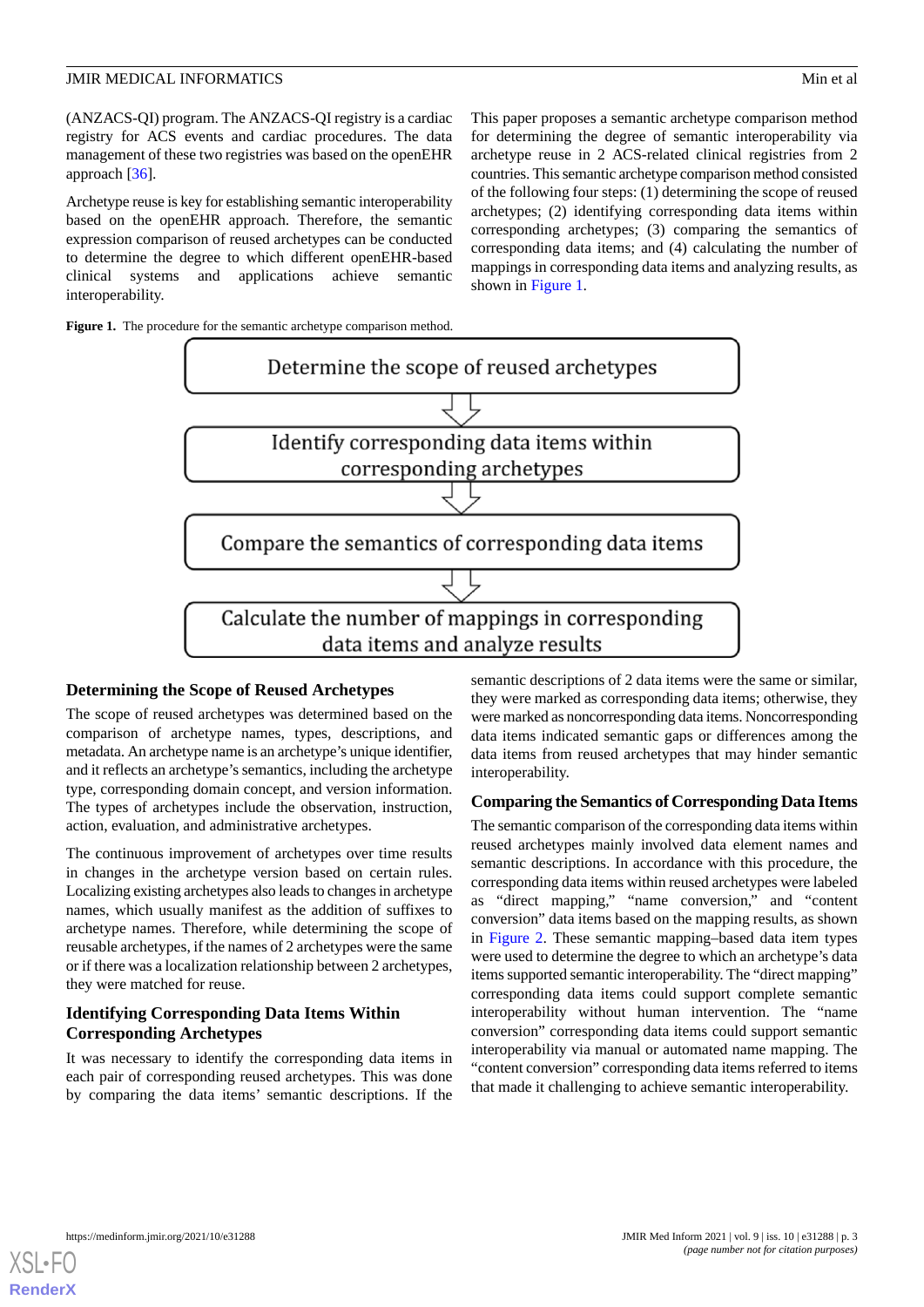<span id="page-3-0"></span>Figure 2. The process of the semantic archetype comparison.



## **Calculating the Number of Mappings in Corresponding Data Items and Analyzing Results**

First, the number of mappings for each data item type among the corresponding data items in each reused archetype and in all reused archetypes was calculated. Second, the direct mapping ratio and the mappable ratio of the corresponding data items in each reused archetype and in all reused archetypes were calculated. Finally, the data obtained from the abovementioned calculations were analyzed to illustrate the reusability of related archetypes from the two registries.

## *Results*

To illustrate the feasibility of implementing semantic interoperability between the two coronary clinical data registries based on the openEHR approach, we compared the corresponding data elements within reused archetypes by using statistical analyses.

## **The Scope of Reused Archetypes and Corresponding Data Items**

By comparing the ACS-related archetypes in the two registries, 8 pairs of reused archetypes were identified. These are shown in [Textbox 1.](#page-3-1)

<span id="page-3-1"></span>**Textbox 1.** Corresponding acute coronary syndrome–related reused archetypes from China and New Zealand.

#### **Reused archetypes from China**

- 1. openEHR-EHR-EVALUATION.problem\_diagnosis.v1
- 2. openEHR-EHR-ACTION.medication.v1
- 3. openEHR-EHR-OBSERVATION.imaging\_exam\_result.v0
- 4. openEHR-EHR-OBSERVATION.blood\_pressure.v2
- 5. openEHR-EHR-EVALUATION.tobacco\_smoking\_summary.v1
- 6. openEHR-EHR-EVALUATION.family\_history.v2
- 7. openEHR-EHR-OBSERVATION.body\_weight.v2
- 8. openEHR-EHR-OBSERVATION.height.v2

#### **Reused archetypes from New Zealand that corresponded with those from China**

- 1. openEHR-EHR-EVALUATION.problem\_diagnosis\_nehta.v1
- 2. openEHR-EHR-ACTION.medication.v1
- 3. openEHR-EHR-OBSERVATION.imaging\_exam.v1
- 4. openEHR-EHR-OBSERVATION.blood\_pressure.v1
- 5. openEHR-EHR-EVALUATION.tobacco\_use\_summary.v1
- 6. openEHR-EHR-EVALUATION.family\_history.v1
- 7. openEHR-EHR-OBSERVATION.body\_weight.v1
- 8. openEHR-EHR-OBSERVATION.height.v1

[XSL](http://www.w3.org/Style/XSL)•FO **[RenderX](http://www.renderx.com/)**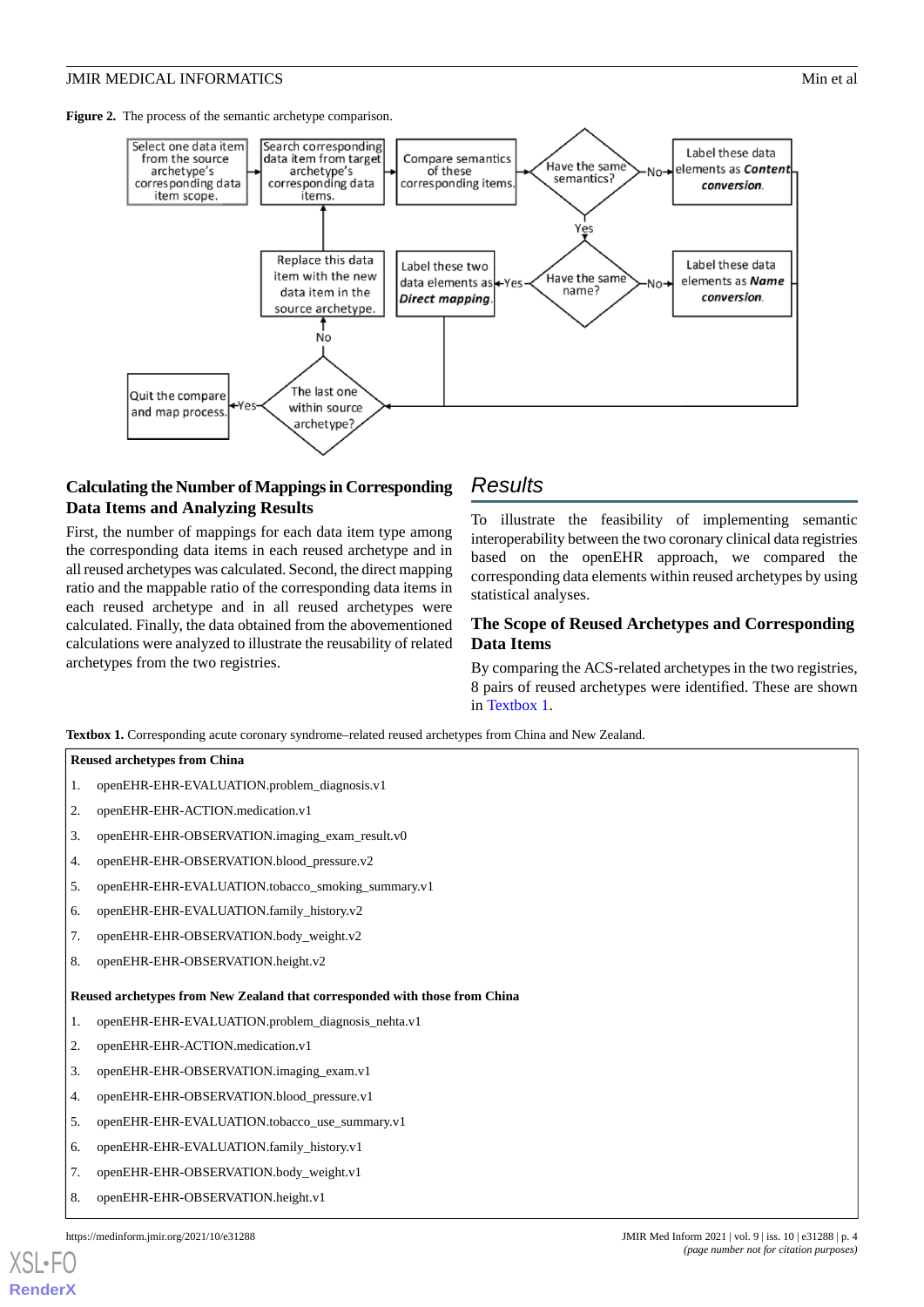The semantic comparison of data items in the reused archetypes revealed 89 pairs of corresponding data items and 120 noncorresponding data items from the two countries. Of the 120 noncorresponding data items, 86 were from the reused archetypes in China, and 34 were from the reused archetypes in New Zealand. Further, 50.9% (89/175) of the data items from China were corresponding data items, and 49.1% (86/175) of the data items were noncorresponding data items. Additionally, 72.4% (89/123) of the data items from New Zealand were corresponding data items, and 27.6% (34/123) of the data items were noncorresponding data items.

The reasons for and the proportion distribution of the noncorresponding data items in the reused archetypes were compared and analyzed. Of the 86 noncorresponding items from China, 83 were generated via archetype evolution and 3 were generated via archetype localization. Further, 31 of the 34 noncorresponding data items from New Zealand were generated via archetype version evolution and 3 were generated via archetype localization.

## **Results of the Semantic Comparison of Corresponding Data Items**

The results of the semantic comparison of corresponding data items in reused archetypes are shown in the [Table 1.](#page-4-0)

| Domain concept  | Total number<br>of data items | Direct mapping<br>data items, n | Name conversion<br>data items, n | Content conversion<br>data items, n | Direct mapping<br>ratio, % | Mappable ratio, % |
|-----------------|-------------------------------|---------------------------------|----------------------------------|-------------------------------------|----------------------------|-------------------|
| Diagnosis       | $\mathbf Q$                   | 3                               | 5                                |                                     | 33                         | 89                |
| Imaging exam    | 26                            | 21                              | 5                                | $\mathbf{0}$                        | 81                         | 100               |
| Medication      | 4                             | 3                               |                                  | $\Omega$                            | 75                         | 100               |
| Blood pressure  | 16                            | 16                              | 0                                | $\mathbf{0}$                        | 100                        | 100               |
| Smoking history |                               | 6                               | $\Omega$                         |                                     | 14                         | 86                |
| Family history  | 17                            | 12                              |                                  | $\mathbf{0}$                        | 71                         | 100               |
| Weight          | 5                             | 5                               | $\Omega$                         | $\mathbf{0}$                        | 100                        | 100               |
| Height          | 5                             | 5                               | $\Omega$                         | $\mathbf{0}$                        | 100                        | 100               |
| All concepts    | 89                            | 71                              | 16                               |                                     | 80                         | 98                |

<span id="page-4-0"></span>**Table 1.** The results of the semantic comparison of corresponding data items in reused archetypes.

"Direct mapping" data items referred to data items in reused archetypes that could support semantic interoperability without any modification. The semantics of the "name conversion" data items were the same, but the names of the data items were different (eg, "Problem/Diagnosis" vs "Problem/Diagnosis name" for the corresponding reused "diagnosis" archetypes). "Name conversion" data items referred to corresponding data items that could also support semantic interoperability, but some additional conversion mapping would be required. However, "content conversion" data items had the problem of incomplete semantic matching between data items and therefore limited

the realization of semantic interoperability. As such, the "mappable ratio" of data items that supported semantic interoperability included the "direct mapping" and "name conversion" data items.

The mapping ratios of the corresponding data items of the reused archetypes are shown in [Figure 3.](#page-5-0) The mappable proportion of all corresponding data items within reused archetypes was as high as 98% (87/89). Except for the mapping ratios of the "diagnosis"  $(8/9, 89\%)$  and "smoking history"  $(6/7, 86\%)$ archetypes, the mapping ratios of the corresponding items of all archetypes were 100%.

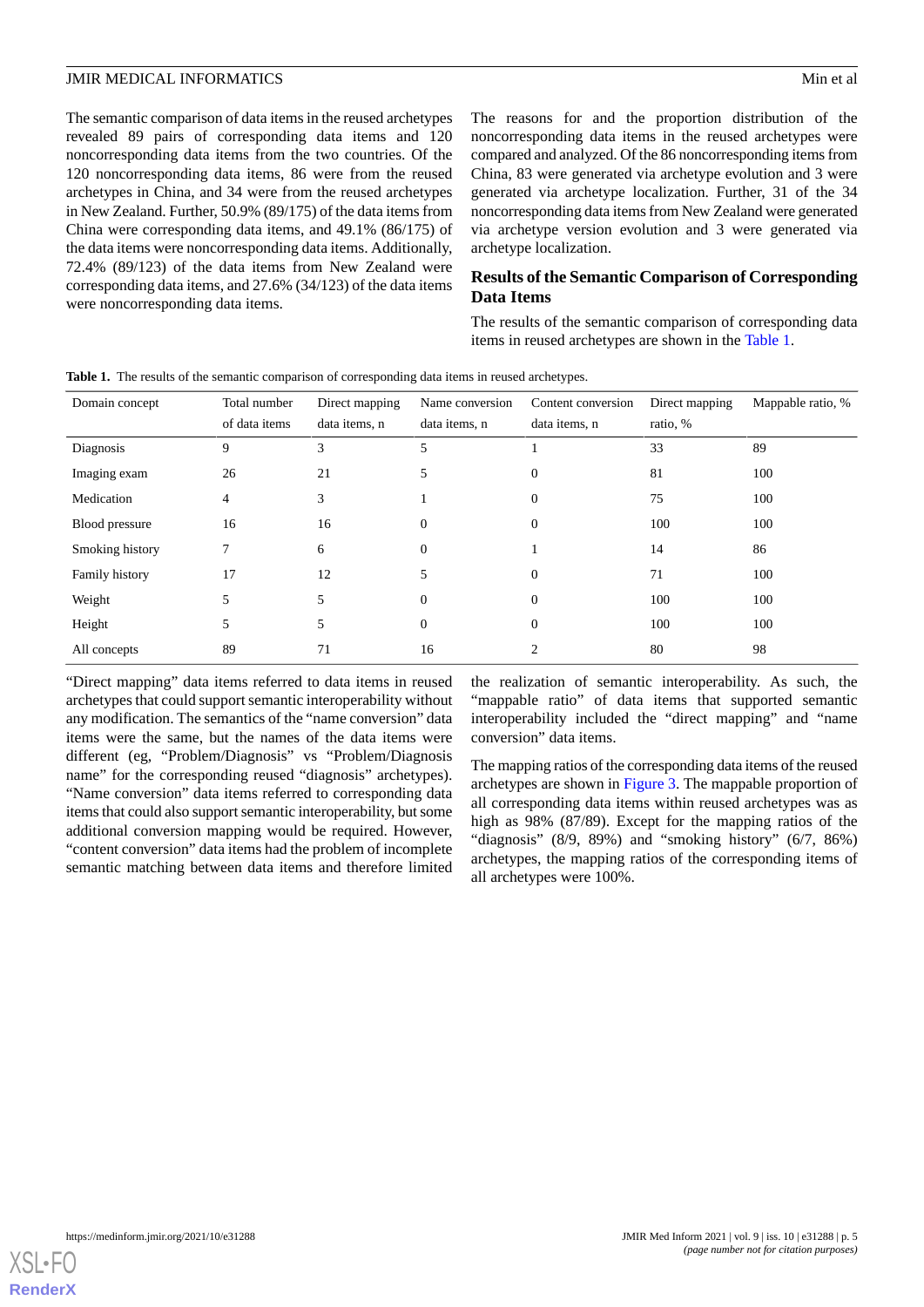<span id="page-5-0"></span>



## *Discussion*

#### **Principal Findings**

Archetype reuse is the main determinant of the semantic interoperability of openEHR-based medical information. This study attempted to verify the feasibility of achieving semantic interoperability and the extent to which the semantic interoperability of clinical information can be achieved by assessing archetype reuse in 2 ACS registries from China and New Zealand. The results of our novel semantic comparison method indicated that the ratio of direct mappings between the corresponding data items of reused archetypes reached 98% (87/89), and of the 8 reused archetypes, 6 (75%) had data items that achieved a direct mapping ratio of 100%. This very high degree of reused archetype direct mapping proves the feasibility of achieving semantic interoperability by using the openEHR approach.

Although the two clinical data registries for China and New Zealand both contained data about ACS, they have different scopes due to their different purposes. The ANZACS-QI registry is used to support clinical quality improvement and research, whereas the CCTA registry is used to improve the early detection of coronary atherosclerosis. Therefore, the aspects that are important for New Zealand may not be as relevant to China and vice versa. For example, invasive management and emergency management are two essential parts of ACS management in New Zealand; however, the CCTA registry barely covers these aspects. Conversely, CCTA examination is the cornerstone aspect of the CCTA registry; however, this is not relevant to the ANZACS-QI registry.

For the past 2 decades, extensive research on achieving semantic interoperability through archetype reuse has been undertaken by the openEHR community. Further, valuable insights have been gained through the evaluation of real-world deployments.

[XSL](http://www.w3.org/Style/XSL)•FO **[RenderX](http://www.renderx.com/)**

Although the flexibility and extensibility of the openEHR approach allow for a high degree of freedom when creating and modifying archetypes for specific purposes, it is critically important to ensure that these archetypes can be reused. To this end, extensive efforts and resources have been devoted to the development and sharing of archetypes at an international level. The development of volunteer-created editorial processes and the Clinical Knowledge Manager (CKM) model repository [\[38\]](#page-8-14), which is freely available to the global openEHR community, were significant steps toward creating more than 500 archetypes that represent a substantial portion of EHRs. These efforts have provided an essential foundation for archetype reuse among various applications worldwide.

Although these efforts have drawn remarkable attention and have resulted in significant breakthroughs, there are still important challenges to archetype reuse among various systems and applications [[5,](#page-7-4)[17](#page-7-14),[19,](#page-7-15)[22](#page-8-15),[23\]](#page-8-0). These challenges include (1) the uncontrolled evolution of existing archetypes across various versions of the CKM; (2) inconsistencies in new archetype development; (3) unanticipated semantic changes generated in successive versions of an archetype; and (4) inconsistencies in localization and terminology bindings.

We observed several of these issues in our study. For example, the semantic mismatch between the "openEHR-EHR-EVALUATION.problem\_diagnosis.v1" archetype in the international CKM and the "openEHR-EHR-EVALUATION.problem\_diagnosis\_nehta.v1" archetype in the Australian National E-Health Transition Authority version of the CKM resulted in the inability to directly map all data elements. Another example is the use of two different versions of archetypes—the "openEHR-EHR-EVALUATION.family\_history.v2" archetype and the "openEHR-EHR-EVALUATION.family\_history.v1" archetype in the two modeling registries.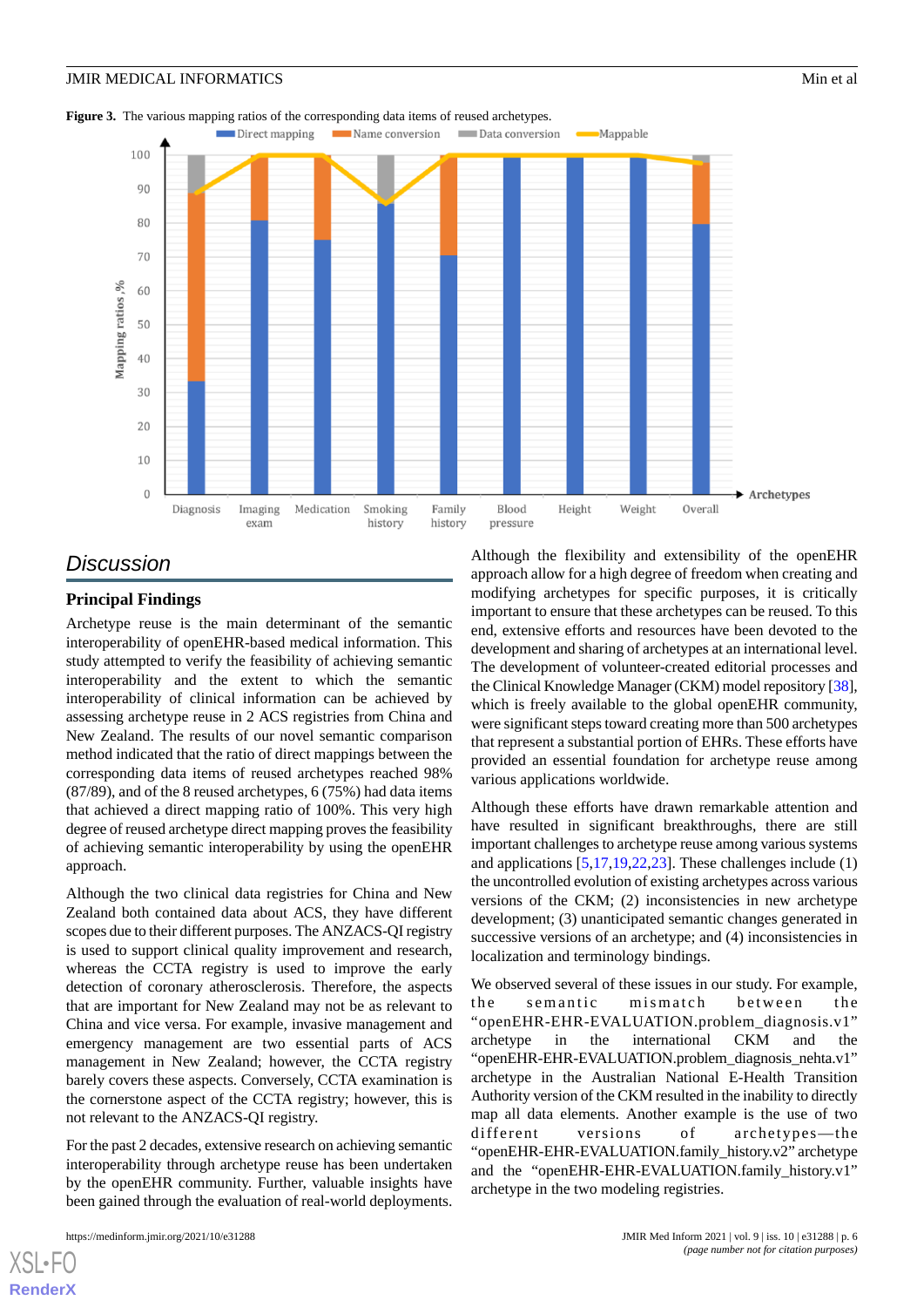From a methodological point of view, a graphical archetype discovery method [[29\]](#page-8-5) and formal archetype modeling methods [[17](#page-7-14)[,22](#page-8-15),[23](#page-8-0)[,35](#page-8-11),[39\]](#page-8-16) for facilitating robust archetype development have previously been proposed and validated. Although these efforts could improve archetype reuse, achieving real-world semantic interoperability, as illustrated in this study, between 2 ACS registries largely depends on human factors. Therefore, a prescriptive modeling framework is needed. Integrating semantic-based model discovery and automated modeling assistance services into archetype development tools is a potential solution for meeting this need. However, to the best of our knowledge, such methodologies and tools do not exist and warrant future research. In addition, the establishment of archetype update notification services, which would notify developers of information systems (ie, those that use existing archetypes) about changes, can be very helpful for ensuring the continuity of semantic interoperability over time as new changes are incorporated.

<span id="page-6-0"></span>This *Discussion* section would be incomplete if we did not highlight the parallels between openEHR archetypes and HL7 FHIR, as both are formal models of health care information. The comparison of the FHIR and openEHR approaches is shown in the [Table 2](#page-6-0). On one hand, while anyone can create new archetypes that meet specific requirements, FHIR do not allow for the creation of new resources but provide extensions and profiling mechanisms for customizing existing resources. On the other hand, the openEHR multilevel modeling method, which is based on a stable reference model, provides a well-defined framework for expressing complex concepts and adapts to the rapid evolution of domain concepts better than the FHIR approach. Although the centrally developed and published FHIR are concrete and immutable (ie, factors that foster model reuse), the unbounded extension mechanism still relies on human factors for aligning resources with existing extensions. Ultimately, the compromise between the freedom of creating new information models and the need to ensure semantic alignment at a global scale applies equally to both the openEHR and FHIR formalisms. Therefore, our methodology and results should also be applicable to FHIR.

**Table 2.** The comparison between the Fast Healthcare Interoperability Resources (FHIR) and openEHR approaches.

| Comparison aspects                                                          | FHIR approach                                                                                                                                                                                                                                                                   | OpenEHR approach                                                                                                                                                            |  |
|-----------------------------------------------------------------------------|---------------------------------------------------------------------------------------------------------------------------------------------------------------------------------------------------------------------------------------------------------------------------------|-----------------------------------------------------------------------------------------------------------------------------------------------------------------------------|--|
| Scope and purpose                                                           | FHIR is a new Health Level Seven specification for<br>defining the structure and semantics of health care in-<br>formation that is involved in health information ex-<br>change. It is not engineered for persistence and the<br>modeling of all electronic health record data. | OpenEHR defines the structure and semantics of all health<br>information in electronic health records and is engineered<br>for persistence and health information exchange. |  |
| Reference model                                                             | The model does not have a separate layer and uses a<br>mix of data types and structural resources.                                                                                                                                                                              | The model has a discrete and stable layer that comprises<br>building blocks, upon which archetypes are built.                                                               |  |
| Information model                                                           | <b>FHIR</b>                                                                                                                                                                                                                                                                     | <b>OpenEHR</b> archetypes                                                                                                                                                   |  |
| Composition and constraints                                                 | FHIR profile                                                                                                                                                                                                                                                                    | OpenEHR template                                                                                                                                                            |  |
| Extensibility                                                               | FHIR extensions that are discoverable via Uniform<br>Resource Identifiers                                                                                                                                                                                                       | New archetypes or archetype specializations for adding<br>new data items, value sets, and tighter constraints                                                               |  |
| Localization                                                                | Localization is not well defined. Localization is possi-<br>ble with extensions, but this is under review.                                                                                                                                                                      | Localization is a well-defined section in archetypes for<br>data elements and value sets.                                                                                   |  |
| Terminology support                                                         | Supports terminology bindings                                                                                                                                                                                                                                                   | Supports terminology bindings                                                                                                                                               |  |
| Reference relationship<br>The resources may refer to those outside of FHIR. |                                                                                                                                                                                                                                                                                 | The archetypes allow for the linking of other archetypes<br>via an archetype slotting mechanism.                                                                            |  |

Due to the ever-increasing amounts of clinical domain knowledge and various local implementation needs, the consistency and reusability of new or modified archetypes are grand challenges to implementing semantic interoperability. In our study, we were fortunate, as the number of these inconsistencies were minimal. As such, we were able to demonstrate the feasibility of achieving a very high level of semantic interoperability between 2 clinical registries from 2 very distinct countries.

## **Conclusions**

The feasibility of implementing semantic interoperability in 2 ACS registries that are based on the openEHR approach was verified by the results of our semantic comparison of reused archetypes. Continuous improvement and localized archetype modification may reduce the proportion of direct mappings among data items in reused archetypes and result in a gap between actual semantic interoperability and theoretical semantic interoperability. Although the openEHR community has provided an essential foundation for archetype reuse through robust editorial processes and a freely available CKM, there are still important challenges to archetype reuse.

## **Acknowledgments**

This study was funded by the Chinese National Science and Technology Major Project (grant 2016YFC1300303).

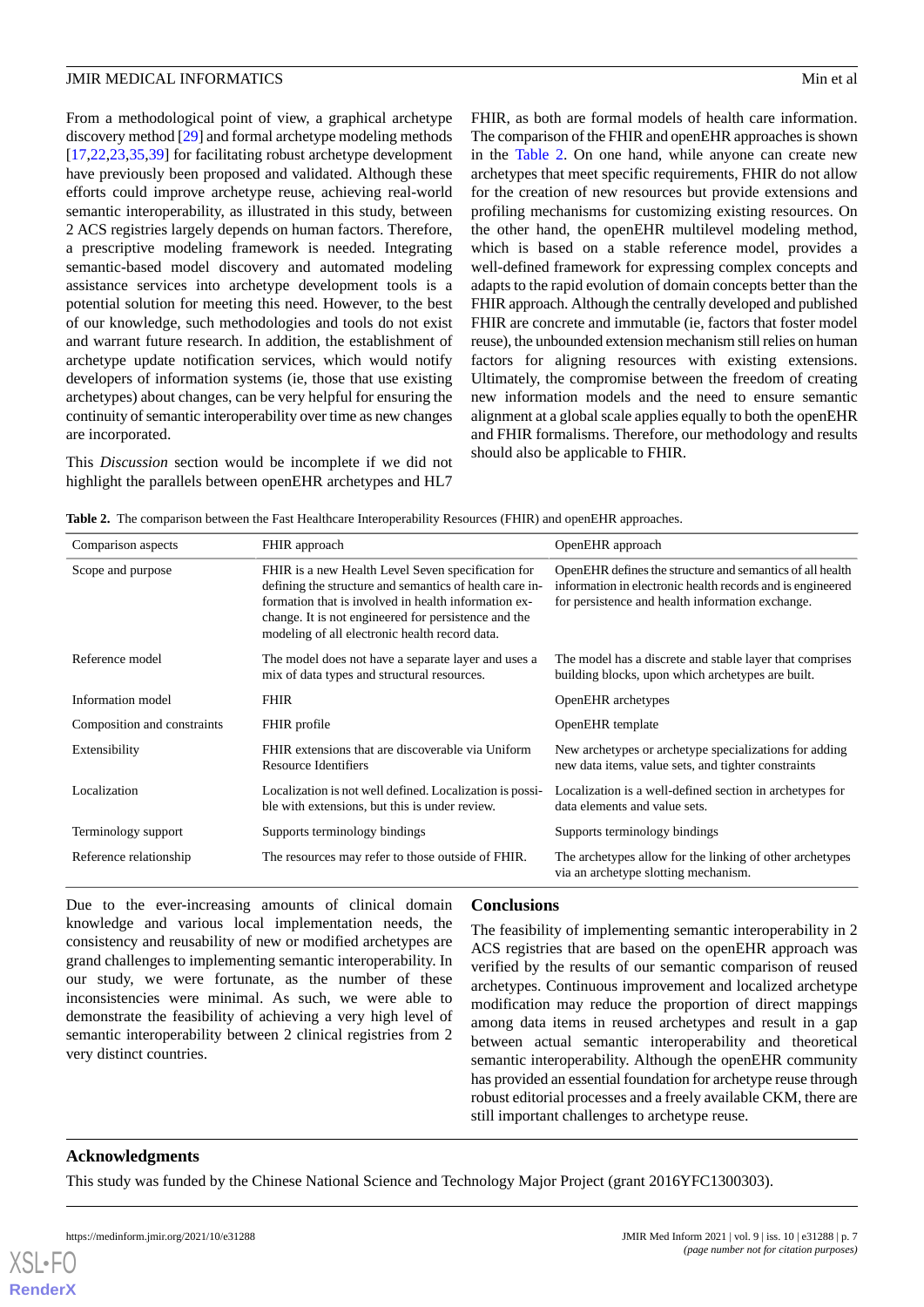## **Authors' Contributions**

LM proposed the study idea, drafted the manuscript, and designed the archetype mapping method. LM, QT, and YC performed the archetype mapping procedure for the two different acute coronary syndrome clinical data registries of China and New Zealand. KA led the openEHR modeling of the All New Zealand Acute Coronary Syndrome Quality Improvement registry and provided the archetypes and templates for the comparative analysis. KA and XL made critical revisions and improvements to the manuscript.

## **Conflicts of Interest**

None declared.

## <span id="page-7-0"></span>**References**

- <span id="page-7-1"></span>1. Lee CH, Yoon HJ. Medical big data: promise and challenges. Kidney Res Clin Pract 2017 Mar;36(1):3-11 [[FREE Full text](http://www.krcp-ksn.org/journal/view.html?doi=10.23876/j.krcp.2017.36.1.3)] [doi: [10.23876/j.krcp.2017.36.1.3](http://dx.doi.org/10.23876/j.krcp.2017.36.1.3)] [Medline: [28392994](http://www.ncbi.nlm.nih.gov/entrez/query.fcgi?cmd=Retrieve&db=PubMed&list_uids=28392994&dopt=Abstract)]
- <span id="page-7-2"></span>2. Adel E, El-Sappagh S, Barakat S, Elmogy M. Chapter 13 - Ontology-based electronic health record semantic interoperability: A survey. In: Dey N, Ashour AS, Fong SJ, Borra S, editors. U-Healthcare Monitoring Systems Volume 1: Design and Applications. Amsterdam, The Netherlands: Elsevier; 2019:315-352.
- <span id="page-7-3"></span>3. Introduction to HL7 standards. Health Level Seven International. URL: [https://www.hl7.org/implement/standards/index.](https://www.hl7.org/implement/standards/index.cfm?ref=nav) [cfm?ref=nav](https://www.hl7.org/implement/standards/index.cfm?ref=nav) [accessed 2021-01-15]
- <span id="page-7-4"></span>4. Standards by ISO/TC 215: Health informatics. International Organization for Standardization. URL: [https://www.iso.org/](https://www.iso.org/committee/54960/x/catalogue/) [committee/54960/x/catalogue/](https://www.iso.org/committee/54960/x/catalogue/) [accessed 2021-01-15]
- <span id="page-7-5"></span>5. Clinical models program. openEHR Foundation. URL: <https://www.openehr.org/programs/clinicalmodels/> [accessed 2021-01-15]
- <span id="page-7-6"></span>6. Vida M, Lupse O, Stoicu-Tivadar L. Improving the interoperability of healthcare information systems through HL7 CDA and CCD standards. 2012 Presented at: 2012 7th IEEE International Symposium on Applied Computational Intelligence and Informatics (SACI)Informatics (SACI); May ; Timisoara, Romania. IEEE; May 24-26, 2012; Timisoara, Romania p. 157-161. [doi: [10.1109/saci.2012.6249994](http://dx.doi.org/10.1109/saci.2012.6249994)]
- <span id="page-7-8"></span><span id="page-7-7"></span>7. Porrasmaa J, Mykkänen J, Tarhonen T, Jalonen M, Kemppainen P, Ensio A, et al. Application of HL7 CDA R2 and V3 messaging for national ePrescription in Finland. 2008 Presented at: 9th International HL7 Interoperability Conference (IHIC); October 8-11, 2008; Hersonissos, Crete, Greece.
- <span id="page-7-9"></span>8. Benson T, Grieve G. Principles of Health Interoperability: SNOMED CT, HL7 and FHIR, Fourth Edition. Switzerland: Springer International Publishing; 2016.
- 9. FHIR overview. HL7 FHIR. URL: <https://www.hl7.org/fhir/overview.html> [accessed 2021-01-15]
- 10. Saripalle R, Runyan C, Russell M. Using HL7 FHIR to achieve interoperability in patient health record. J Biomed Inform 2019 Jun;94:103188 [\[FREE Full text\]](https://linkinghub.elsevier.com/retrieve/pii/S1532-0464(19)30106-6) [doi: [10.1016/j.jbi.2019.103188](http://dx.doi.org/10.1016/j.jbi.2019.103188)] [Medline: [31063828\]](http://www.ncbi.nlm.nih.gov/entrez/query.fcgi?cmd=Retrieve&db=PubMed&list_uids=31063828&dopt=Abstract)
- <span id="page-7-10"></span>11. Leroux H, Metke-Jimenez A, Lawley MJ. Towards achieving semantic interoperability of clinical study data with FHIR. J Biomed Semantics 2017 Sep 19;8(1):41 [[FREE Full text](https://jbiomedsem.biomedcentral.com/articles/10.1186/s13326-017-0148-7)] [doi: [10.1186/s13326-017-0148-7](http://dx.doi.org/10.1186/s13326-017-0148-7)] [Medline: [28927443](http://www.ncbi.nlm.nih.gov/entrez/query.fcgi?cmd=Retrieve&db=PubMed&list_uids=28927443&dopt=Abstract)]
- <span id="page-7-11"></span>12. Gruendner J, Wolf N, Tögel L, Haller F, Prokosch H, Christoph J. Integrating genomics and clinical data for statistical analysis by using GEnome MINIng (GEMINI) and Fast Healthcare Interoperability Resources (FHIR): System design and implementation. J Med Internet Res 2020 Oct 07;22(10):e19879 [[FREE Full text](https://www.jmir.org/2020/10/e19879/)] [doi: [10.2196/19879](http://dx.doi.org/10.2196/19879)] [Medline: [33026356](http://www.ncbi.nlm.nih.gov/entrez/query.fcgi?cmd=Retrieve&db=PubMed&list_uids=33026356&dopt=Abstract)]
- <span id="page-7-12"></span>13. Mandel JC, Kreda DA, Mandl KD, Kohane IS, Ramoni RB. SMART on FHIR: a standards-based, interoperable apps platform for electronic health records. J Am Med Inform Assoc 2016 Sep;23(5):899-908 [[FREE Full text](http://europepmc.org/abstract/MED/26911829)] [doi: [10.1093/jamia/ocv189](http://dx.doi.org/10.1093/jamia/ocv189)] [Medline: [26911829](http://www.ncbi.nlm.nih.gov/entrez/query.fcgi?cmd=Retrieve&db=PubMed&list_uids=26911829&dopt=Abstract)]
- <span id="page-7-14"></span><span id="page-7-13"></span>14. ISO 13606-1:2019 - Health informatics — Electronic health record communication — Part 1: Reference model. International Organization for Standardization. 2019. URL:<https://www.iso.org/standard/67868.html> [accessed 2021-01-15]
- 15. Pahl C, Zare M, Nilashi M, de Faria Borges MA, Weingaertner D, Detschew V, et al. Role of OpenEHR as an open source solution for the regional modelling of patient data in obstetrics. J Biomed Inform 2015 Jun;55:174-187 [[FREE Full text\]](https://linkinghub.elsevier.com/retrieve/pii/S1532-0464(15)00071-4) [doi: [10.1016/j.jbi.2015.04.004\]](http://dx.doi.org/10.1016/j.jbi.2015.04.004) [Medline: [25900270](http://www.ncbi.nlm.nih.gov/entrez/query.fcgi?cmd=Retrieve&db=PubMed&list_uids=25900270&dopt=Abstract)]
- <span id="page-7-15"></span>16. What is openEHR? openEHR Foundation. URL: [https://www.openehr.org/about/what\\_is\\_openehr](https://www.openehr.org/about/what_is_openehr) [accessed 2021-01-16]
- 17. Min L, Tian Q, Lu X, Duan H. Modeling EHR with the openEHR approach: an exploratory study in China. BMC Med Inform Decis Mak 2018 Aug 29;18(1):75 [\[FREE Full text\]](https://bmcmedinformdecismak.biomedcentral.com/articles/10.1186/s12911-018-0650-6) [doi: [10.1186/s12911-018-0650-6\]](http://dx.doi.org/10.1186/s12911-018-0650-6) [Medline: [30157838\]](http://www.ncbi.nlm.nih.gov/entrez/query.fcgi?cmd=Retrieve&db=PubMed&list_uids=30157838&dopt=Abstract)
- <span id="page-7-16"></span>18. Wei P, Atalag K, Day K. An openEHR approach to detailed clinical model development: Tobacco smoking summary archetype as a case study. Appl Clin Inform 2019 Mar;10(2):219-228 [\[FREE Full text\]](http://europepmc.org/abstract/MED/30919398) [doi: [10.1055/s-0039-1681074\]](http://dx.doi.org/10.1055/s-0039-1681074) [Medline: [30919398](http://www.ncbi.nlm.nih.gov/entrez/query.fcgi?cmd=Retrieve&db=PubMed&list_uids=30919398&dopt=Abstract)]
- 19. Leslie H. OpenEHR archetype use and reuse within multilingual clinical data sets: Case study. J Med Internet Res 2020 Nov 02;22(11):e23361 [[FREE Full text](https://www.jmir.org/2020/11/e23361/)] [doi: [10.2196/23361\]](http://dx.doi.org/10.2196/23361) [Medline: [33035176](http://www.ncbi.nlm.nih.gov/entrez/query.fcgi?cmd=Retrieve&db=PubMed&list_uids=33035176&dopt=Abstract)]
- 20. Li M, Leslie H, Qi B, Nan S, Feng H, Cai H, et al. Development of an openEHR template for COVID-19 based on clinical guidelines. J Med Internet Res 2020 Jun 10;22(6):e20239 [\[FREE Full text\]](https://www.jmir.org/2020/6/e20239/) [doi: [10.2196/20239](http://dx.doi.org/10.2196/20239)] [Medline: [32496207](http://www.ncbi.nlm.nih.gov/entrez/query.fcgi?cmd=Retrieve&db=PubMed&list_uids=32496207&dopt=Abstract)]
- 21. Mascia C, Uva P, Leo S, Zanetti G. OpenEHR modeling for genomics in clinical practice. Int J Med Inform 2018 Dec;120:147-156 [\[FREE Full text\]](https://doi.org/10.1016/j.ijmedinf.2018.10.007) [doi: [10.1016/j.ijmedinf.2018.10.007\]](http://dx.doi.org/10.1016/j.ijmedinf.2018.10.007) [Medline: [30409340\]](http://www.ncbi.nlm.nih.gov/entrez/query.fcgi?cmd=Retrieve&db=PubMed&list_uids=30409340&dopt=Abstract)

[XSL](http://www.w3.org/Style/XSL)•FO **[RenderX](http://www.renderx.com/)**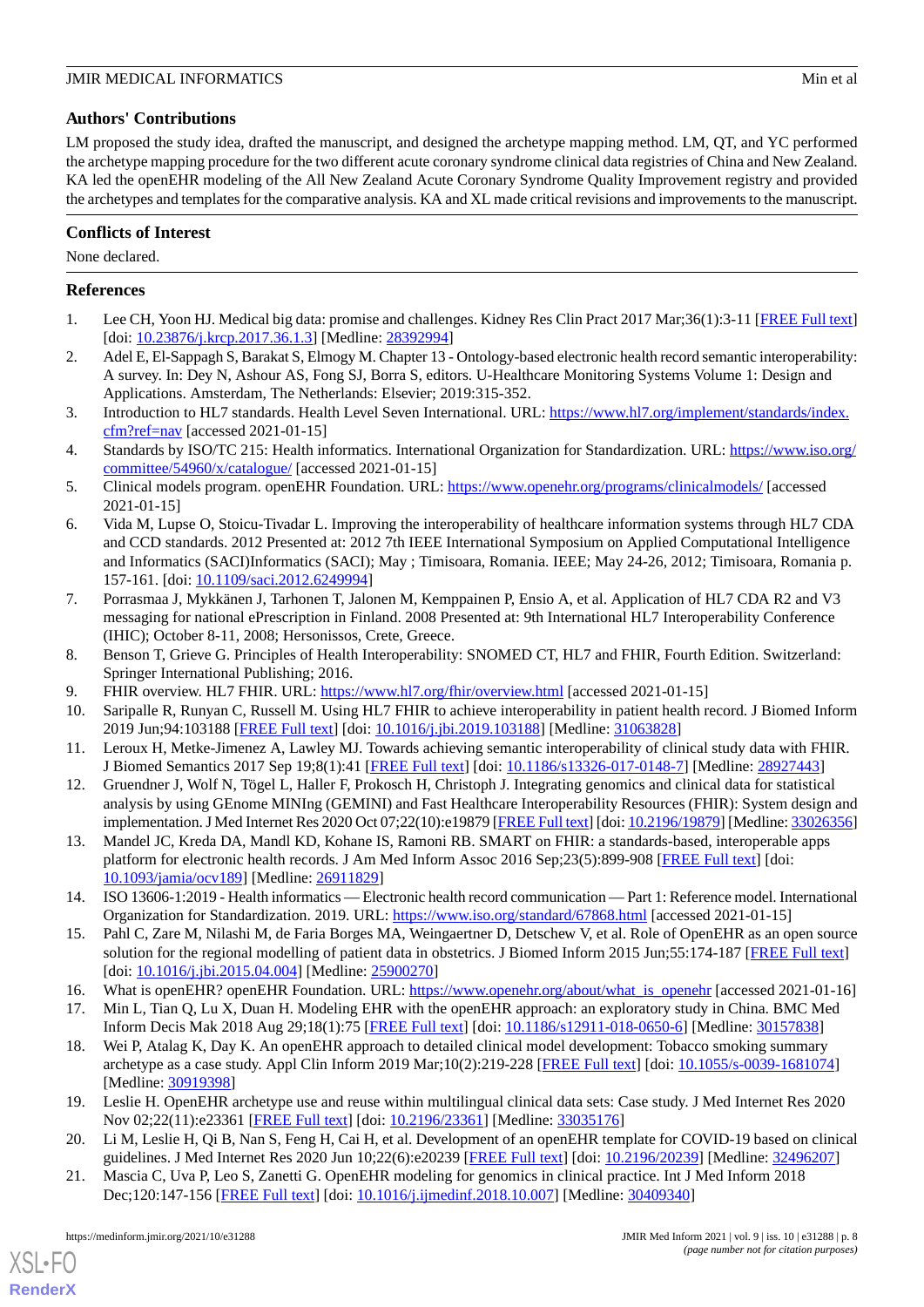- <span id="page-8-15"></span>22. Moreno-Conde A, Moner D, da Cruz WD, Santos MR, Maldonado JA, Robles M, et al. Clinical information modeling processes for semantic interoperability of electronic health records: systematic review and inductive analysis. J Am Med Inform Assoc 2015 Jul;22(4):925-934 [\[FREE Full text\]](https://academic.oup.com/jamia/article/22/4/925/1746224) [doi: [10.1093/jamia/ocv008\]](http://dx.doi.org/10.1093/jamia/ocv008) [Medline: [25796595](http://www.ncbi.nlm.nih.gov/entrez/query.fcgi?cmd=Retrieve&db=PubMed&list_uids=25796595&dopt=Abstract)]
- <span id="page-8-1"></span><span id="page-8-0"></span>23. Moner D, Maldonado JA, Robles M. Archetype modeling methodology. J Biomed Inform 2018 Mar;79:71-81 [[FREE Full](https://linkinghub.elsevier.com/retrieve/pii/S1532-0464(18)30022-4) [text](https://linkinghub.elsevier.com/retrieve/pii/S1532-0464(18)30022-4)] [doi: [10.1016/j.jbi.2018.02.003](http://dx.doi.org/10.1016/j.jbi.2018.02.003)] [Medline: [29454107\]](http://www.ncbi.nlm.nih.gov/entrez/query.fcgi?cmd=Retrieve&db=PubMed&list_uids=29454107&dopt=Abstract)
- 24. Helou SE, Kobayashi S, Yamamoto G, Kume N, Kondoh E, Hiragi S, et al. Graph databases for openEHR clinical repositories. International Journal of Computational Science and Engineering 2019;20(3):281. [doi: [10.1504/ijcse.2019.103955\]](http://dx.doi.org/10.1504/ijcse.2019.103955)
- <span id="page-8-2"></span>25. Kalogiannis S, Deltouzos K, Zacharaki EI, Vasilakis A, Moustakas K, Ellul J, et al. Integrating an openEHR-based personalized virtual model for the ageing population within HBase. BMC Med Inform Decis Mak 2019 Jan 28;19(1):25 [[FREE Full text](https://bmcmedinformdecismak.biomedcentral.com/articles/10.1186/s12911-019-0745-8)] [doi: [10.1186/s12911-019-0745-8\]](http://dx.doi.org/10.1186/s12911-019-0745-8) [Medline: [30691467](http://www.ncbi.nlm.nih.gov/entrez/query.fcgi?cmd=Retrieve&db=PubMed&list_uids=30691467&dopt=Abstract)]
- <span id="page-8-3"></span>26. Wang L, Min L, Wang R, Lu X, Duan H. Archetype relational mapping - a practical openEHR persistence solution. BMC Med Inform Decis Mak 2015 Nov 05;15(1):88 [[FREE Full text](https://bmcmedinformdecismak.biomedcentral.com/articles/10.1186/s12911-015-0212-0)] [doi: [10.1186/s12911-015-0212-0\]](http://dx.doi.org/10.1186/s12911-015-0212-0) [Medline: [26541142](http://www.ncbi.nlm.nih.gov/entrez/query.fcgi?cmd=Retrieve&db=PubMed&list_uids=26541142&dopt=Abstract)]
- <span id="page-8-4"></span>27. Tian Q, Han Z, An J, Lu X, Duan H. Representing rules for clinical data quality assessment based on openEHR guideline definition language. Stud Health Technol Inform 2019 Aug 21;264:1606-1607. [doi: [10.3233/SHTI190557\]](http://dx.doi.org/10.3233/SHTI190557) [Medline: [31438254](http://www.ncbi.nlm.nih.gov/entrez/query.fcgi?cmd=Retrieve&db=PubMed&list_uids=31438254&dopt=Abstract)]
- <span id="page-8-5"></span>28. Costa CM, Menárguez-Tortosa M, Fernández-Breis JT. Clinical data interoperability based on archetype transformation. J Biomed Inform 2011 Oct;44(5):869-880 [[FREE Full text](https://linkinghub.elsevier.com/retrieve/pii/S1532-0464(11)00097-9)] [doi: [10.1016/j.jbi.2011.05.006\]](http://dx.doi.org/10.1016/j.jbi.2011.05.006) [Medline: [21645637\]](http://www.ncbi.nlm.nih.gov/entrez/query.fcgi?cmd=Retrieve&db=PubMed&list_uids=21645637&dopt=Abstract)
- <span id="page-8-6"></span>29. Yang L, Huang X, Li J. Discovering clinical information models online to promote interoperability of electronic health records: A feasibility study of openEHR. J Med Internet Res 2019 May 28;21(5):e13504 [\[FREE Full text\]](https://www.jmir.org/2019/5/e13504/) [doi: [10.2196/13504\]](http://dx.doi.org/10.2196/13504) [Medline: [31140433\]](http://www.ncbi.nlm.nih.gov/entrez/query.fcgi?cmd=Retrieve&db=PubMed&list_uids=31140433&dopt=Abstract)
- <span id="page-8-7"></span>30. Christensen B, Ellingsen G. Evaluating model-driven development for large-scale EHRs through the openEHR approach. Int J Med Inform 2016 May;89:43-54 [\[FREE Full text\]](https://doi.org/10.1016/j.ijmedinf.2016.02.004) [doi: [10.1016/j.ijmedinf.2016.02.004\]](http://dx.doi.org/10.1016/j.ijmedinf.2016.02.004) [Medline: [26980358\]](http://www.ncbi.nlm.nih.gov/entrez/query.fcgi?cmd=Retrieve&db=PubMed&list_uids=26980358&dopt=Abstract)
- <span id="page-8-9"></span><span id="page-8-8"></span>31. OpenEHR deployed solutions. openEHR Foundation. URL: [https://www.openehr.org/openehr\\_in\\_use/deployed\\_solutions/](https://www.openehr.org/openehr_in_use/deployed_solutions/) [accessed 2021-01-16]
- 32. Hak F, Oliveira D, Abreu N, Leuschner P, Abelha A, Santos M. An openEHR adoption in a Portuguese healthcare facility. Procedia Comput Sci 2020;170:1047-1052 [[FREE Full text](https://doi.org/10.1016/j.procs.2020.03.075)] [doi: [10.1016/j.procs.2020.03.075](http://dx.doi.org/10.1016/j.procs.2020.03.075)]
- <span id="page-8-10"></span>33. Pellison FC, Rijo RPCL, Lima VC, Crepaldi NY, Bernardi FA, Galliez RM, et al. Data integration in the Brazilian public health system for tuberculosis: Use of the semantic web to establish interoperability. JMIR Med Inform 2020 Jul 06;8(7):e17176 [\[FREE Full text](https://medinform.jmir.org/2020/7/e17176/)] [doi: [10.2196/17176\]](http://dx.doi.org/10.2196/17176) [Medline: [32628611\]](http://www.ncbi.nlm.nih.gov/entrez/query.fcgi?cmd=Retrieve&db=PubMed&list_uids=32628611&dopt=Abstract)
- <span id="page-8-11"></span>34. Wulff A, Haarbrandt B, Tute E, Marschollek M, Beerbaum P, Jack T. An interoperable clinical decision-support system for early detection of SIRS in pediatric intensive care using openEHR. Artif Intell Med 2018 Jul;89:10-23 [[FREE Full text](https://linkinghub.elsevier.com/retrieve/pii/S0933-3657(17)30440-2)] [doi: [10.1016/j.artmed.2018.04.012\]](http://dx.doi.org/10.1016/j.artmed.2018.04.012) [Medline: [29753616](http://www.ncbi.nlm.nih.gov/entrez/query.fcgi?cmd=Retrieve&db=PubMed&list_uids=29753616&dopt=Abstract)]
- <span id="page-8-12"></span>35. Min L, Tian Q, Lu X, An J, Duan H. An openEHR based approach to improve the semantic interoperability of clinical data registry. BMC Med Inform Decis Mak 2018 Mar 22;18(Suppl 1):15 [[FREE Full text](https://bmcmedinformdecismak.biomedcentral.com/articles/10.1186/s12911-018-0596-8)] [doi: [10.1186/s12911-018-0596-8\]](http://dx.doi.org/10.1186/s12911-018-0596-8) [Medline: [29589572](http://www.ncbi.nlm.nih.gov/entrez/query.fcgi?cmd=Retrieve&db=PubMed&list_uids=29589572&dopt=Abstract)]
- <span id="page-8-16"></span><span id="page-8-14"></span><span id="page-8-13"></span>36. Atalag K, Farris A, Kerr A. Information modelling of ANZACS-QI datasets to support data management using openEHR. 2015 Presented at: 14th Annual Health Informatics New Zealand Conference (HINZ 2015); June 22-26, 2015; Christchurch, New Zealand.
- 37. Oliveira D, Miranda FMM, Coimbra A, Abreu N, Leuschner P, Abelha AC. OpenEHR meets interoperability and knowledge engineering. International Journal of Reliable and Quality E-Healthcare 2020;9(1):1-12. [doi: [10.4018/IJRQEH.2020010101](http://dx.doi.org/10.4018/IJRQEH.2020010101)]
- 38. Clinical knowledge manager. openEHR Foundation. URL:<https://ckm.openehr.org/ckm/> [accessed 2021-01-24]
- 39. Leslie H. Archetype design patterns. openEHR wiki. URL: [https://openehr.atlassian.net/wiki/spaces/healthmod/pages/](https://openehr.atlassian.net/wiki/spaces/healthmod/pages/90507705/Archetype+Design+Patterns) [90507705/Archetype+Design+Patterns](https://openehr.atlassian.net/wiki/spaces/healthmod/pages/90507705/Archetype+Design+Patterns) [accessed 2021-01-22]

## **Abbreviations**

**ACS:** acute coronary syndrome **ANZACS-QI:** All New Zealand Acute Coronary Syndrome Quality Improvement **CCTA:** Coronary Computed Tomography Angiography **CKM:** Clinical Knowledge Manager **EHR:** electronic health record FHIR: Fast Healthcare Interoperability Resources **HL7:** Health Level Seven **ISO:** International Organization for Standardization